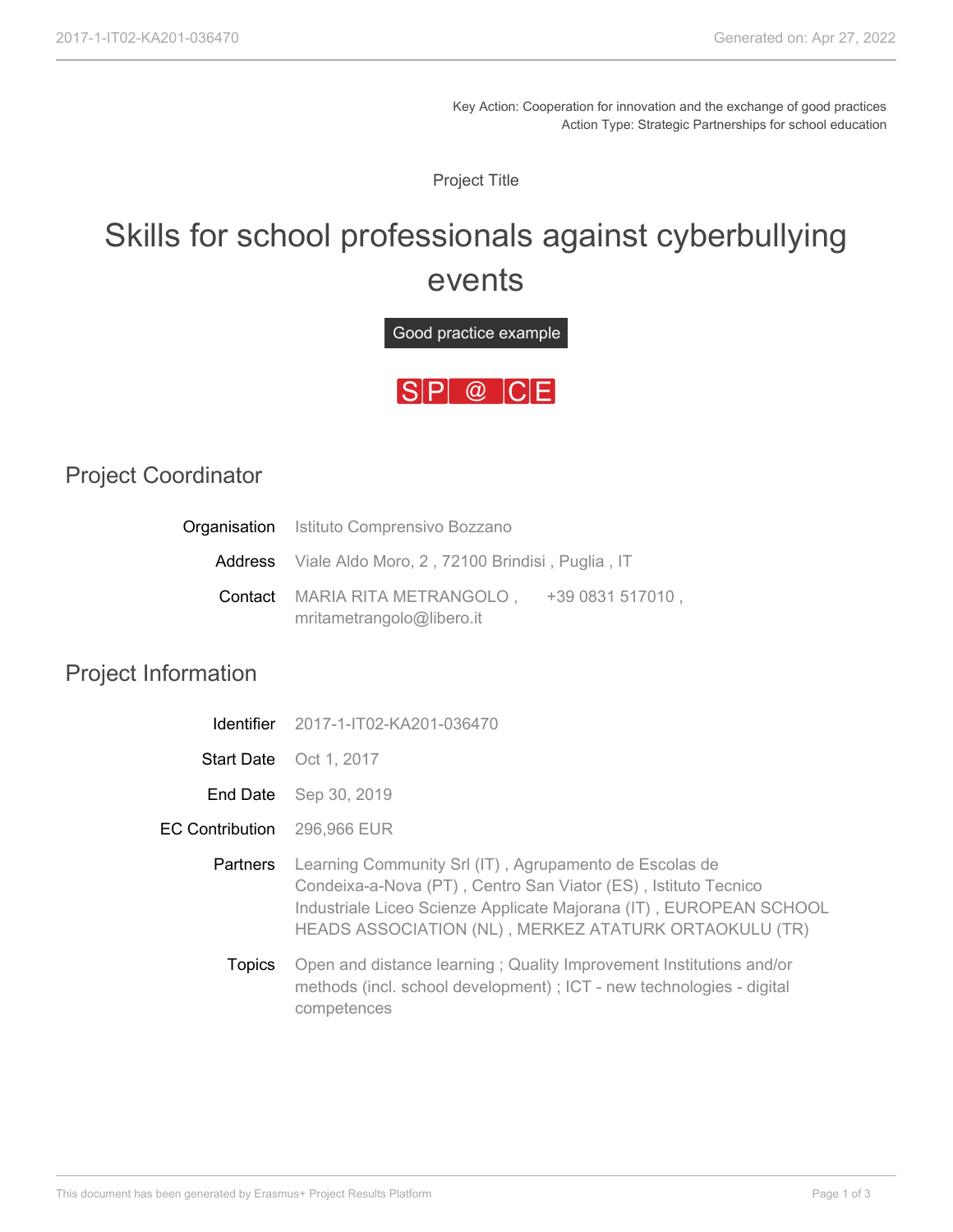## Project Summary

BACKGROUND. The widespread diffusion and use of new technologies is connected to the phenomenon of cyberbullying. In 2009 across Europe approximately 18% of European young people aged 13-19 had been bullied/harassed/stalked via the internet and mobile phones, current rates ranged from 10% to 52%. European Parliament highlights that cyberbullying increased among children aged 11-16 from 7% in 2010 to 12% in 2014.

NEEDS OF THE TARGET GROUPS. The project SPACE answers to the training needs of school teachers, in order to make them acquire competences to prevent/contrast cyberbullying. In fact, despite the EU Member States launched many initiatives and projects to prevent and combat cyberbullying, it appears growing: since it is a new phenomenon, it lacks an organic system of knowledge and skills and structured educational actions ensuring that teachers acquire the knowledge of its dynamics, the mastering of the digital technologies for a safe use of the Web, and the competences to plan action of prevention, information and training.

OBJECTIVES. Many resources and contents about cyberbullying have been developed by schools and institutions; nevertheless, they were isolated initiatives, not collected into a single web space and thus were not valorized. SPACE has taken up this challenge and has developed a MOOC - free online open course - on cyberbullying for school teachers, and a multilingual Public Digital Library of Open Education Resources on cyberbullying. Project main purposes:

- to map and describe the competences needed to prevent and contrast cyberbullying;

- to develop a digital library of OER on cyberbullying, with advanced search features;

- to develop a MOOC for school teachers on cyberbullying, using the previously retrieved and labelled OER;

- to potentiate and improve in the involved teachers the digital competence, namely cybersecurity, web risk and net etiquette;

- supporting teachers acquiring the competences to intervene in case of cyberbullying at school and to plan and realize information and training activities with their students.

PARTICIPANTS. The main target group involved in the project is represented by school teachers (ISCED2 and ISCED3 levels). Indirect target groups were school manager and non teaching staff; students; parents; school authorities and decision makers. 139 teachers were involved in the MOOC trial and 300 participated in the Multiplier events organized in the partner countries.The Public Digital Library received over 8.000 visits during the project's lifecycle.

ACTIVITIES. The project lasted 24 months, during which the following activities took place:

- realization of a map of competences and a MOOC model;
- design and development of an online digital library on cyberbullying;

- retrieval, cataloguing and identification of OER on cyberbullying, and implementation of these resources in the digital library;

- setting up and customizing a CMS platform to host the MOOC;
- design, development and testing of a multilingual MOOC on cyberbullying;
- creation of a Toolkit with indications, guidelines and recommendations on the SPACE system and tools;
- realization of 10 Multiplier Events in the partner countries and a final conference;
- realization of 4 consortium meetings;

- dissemination through the creation of a website, brochures, presentations, participation as a report invited to the DIDACTA Fair in Florence, articles in magazines and newspapers.

IMPACT. The project has produced a positive impact, promoting awareness of cyberbullying, greater knowledge